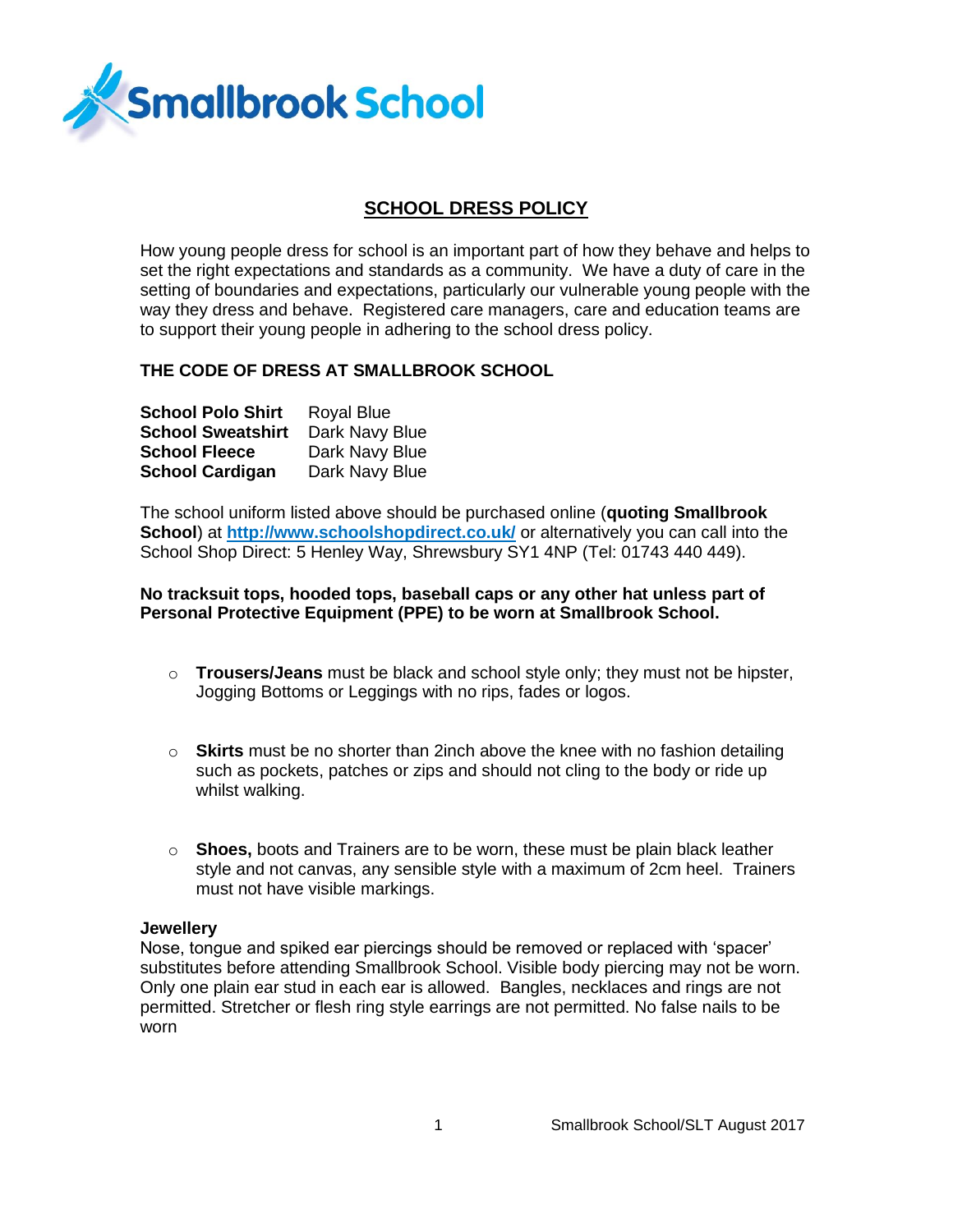# **SIXTH FORM UNIFORM**

Uniform will consist of:

White Shirt (no longer the blue polo neck that years 3 – 11 wear) Black trousers / jeans / skirts (not mini-skirts) Black footwear (shoes or trainers)

We expect the 6th formers to be smart to signify their standing within the school.

**PPE, as required for Vocational Courses of Study Overalls** Hard toe cap safety boots Safety helmet (if required)

**Sending a young person home due to incorrect and inappropriate uniform is avoidable and we believe that by sharing this guidance with you, this will not be necessary for your young person.**

**Young people should be dressed in compliance with this policy before leaving the care home each school day.**

# **PURCHASING OF UNIFORM**

School uniform should be purchased online (**quoting Smallbrook School**) at **<http://www.schoolshopdirect.co.uk/>** or alternatively you can call into the School Shop Direct: 5 Henley Way, Shrewsbury SY1 4NP (Tel: 01743 440 449)

It is at the discretion of the school to make decisions regarding uniform that does not conform to the requirements set out in this guide. We do acknowledge that some young people can be very persuasive over their choice of dress and hope that this guidance will help you in explaining the school policy on dress with your young person to avoid any issues arising.

If you have any questions or wish to discuss any element of the policy before you purchase school uniform, please do get in touch. Also we are happy to speak to you regarding any issues with your young person's dress prior to you leaving the care home for school.

### **PE KIT**

The kit for P.E. can be purchased from any supermarket or sports shop:-

Navy blue jogging bottoms, not leggings Navy shorts Plain white t-shirt with no buttons, no vest tops White sports socks Trainers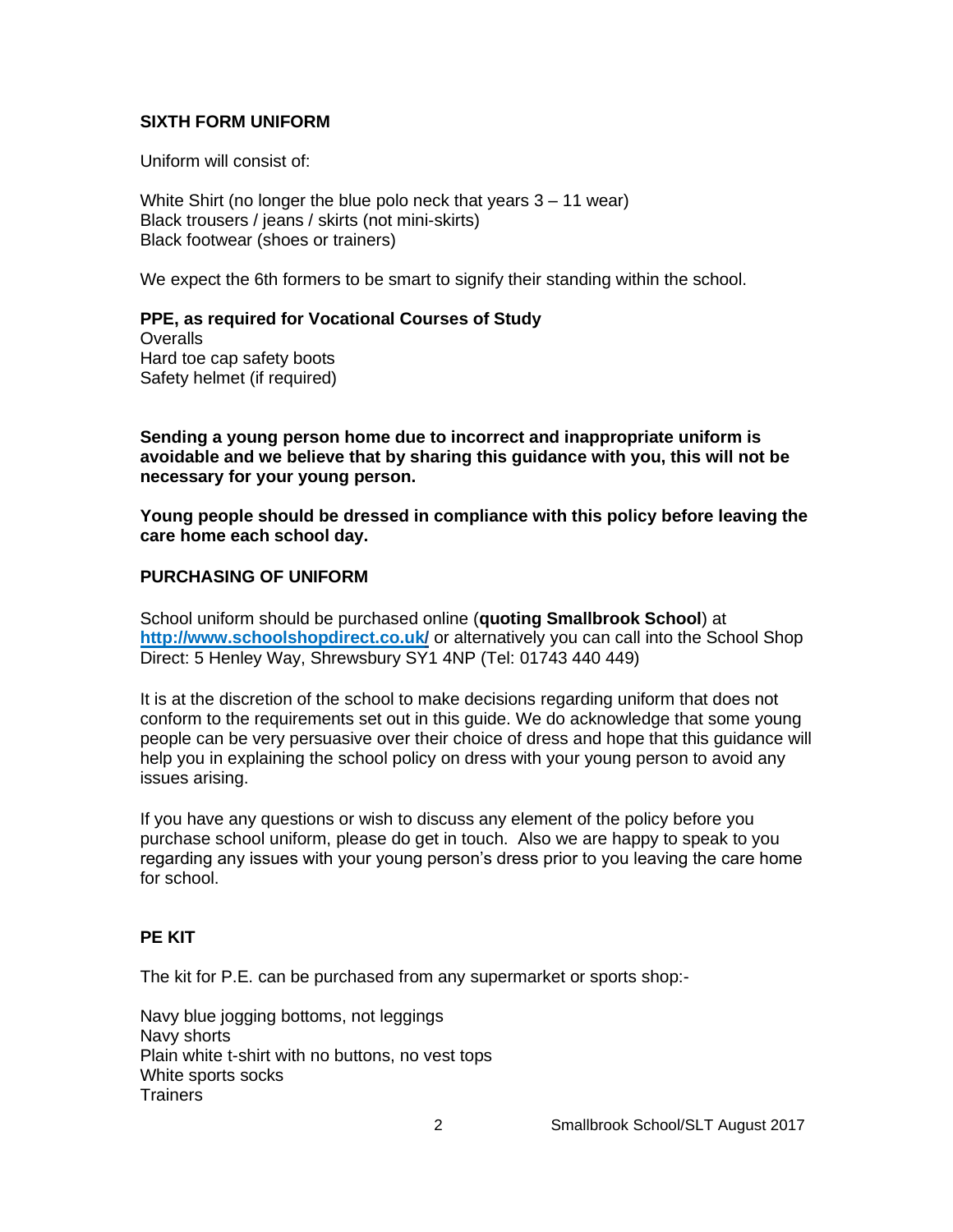Sweatshirt or tracksuit top, no hood Sports bra for girls, as appropriate

# **OUTDOOR EDUCATION KIT**

The kit for Outdoor Education can be purchased from any supermarket or sports shop:-

Lightweight cotton trousers, cargo/combat type (no jeans) Fleece, sweatshirt or tracksuit top, no hood Plain t-shirt, no vest tops Trainers/Walking boots Fully waterproof jacket with hood Navy or black swimming shorts for boys Navy or black one piece swimming costume for girls, no bikinis Sports bra for girls, as appropriate No visible underwear Warm long thick wool socks x 2 pairs Warm hat/Sun hat **Gloves** 

### **UNIFORM RECYCLING**

As your young person's school life comes to an end, we are hoping that there are some items of their uniform that has not. Please may we ask care managers who have items of school uniform which are no longer needed or have been outgrown, to kindly donate these to the school for recycling. By donating items of school uniform you can contribute to the greater aim of recycling in the school and assist other care homes/teams with the purchase of uniform.

**Please note we do not permit students to bring bags of any sort into school, no bottles, mobile phones or tablet computers**

### **Please help us avoid unnecessary issues at school by adhering to this fully under no circumstances will the code be wavered and young people will be sent home to change**

If you have any questions or would like further information regarding recycling or uniform queries please contact either Craig Seretny, Andrew Huxley and Dave McMurtrie at Smallbrook School, Tel No. 01939 233042.